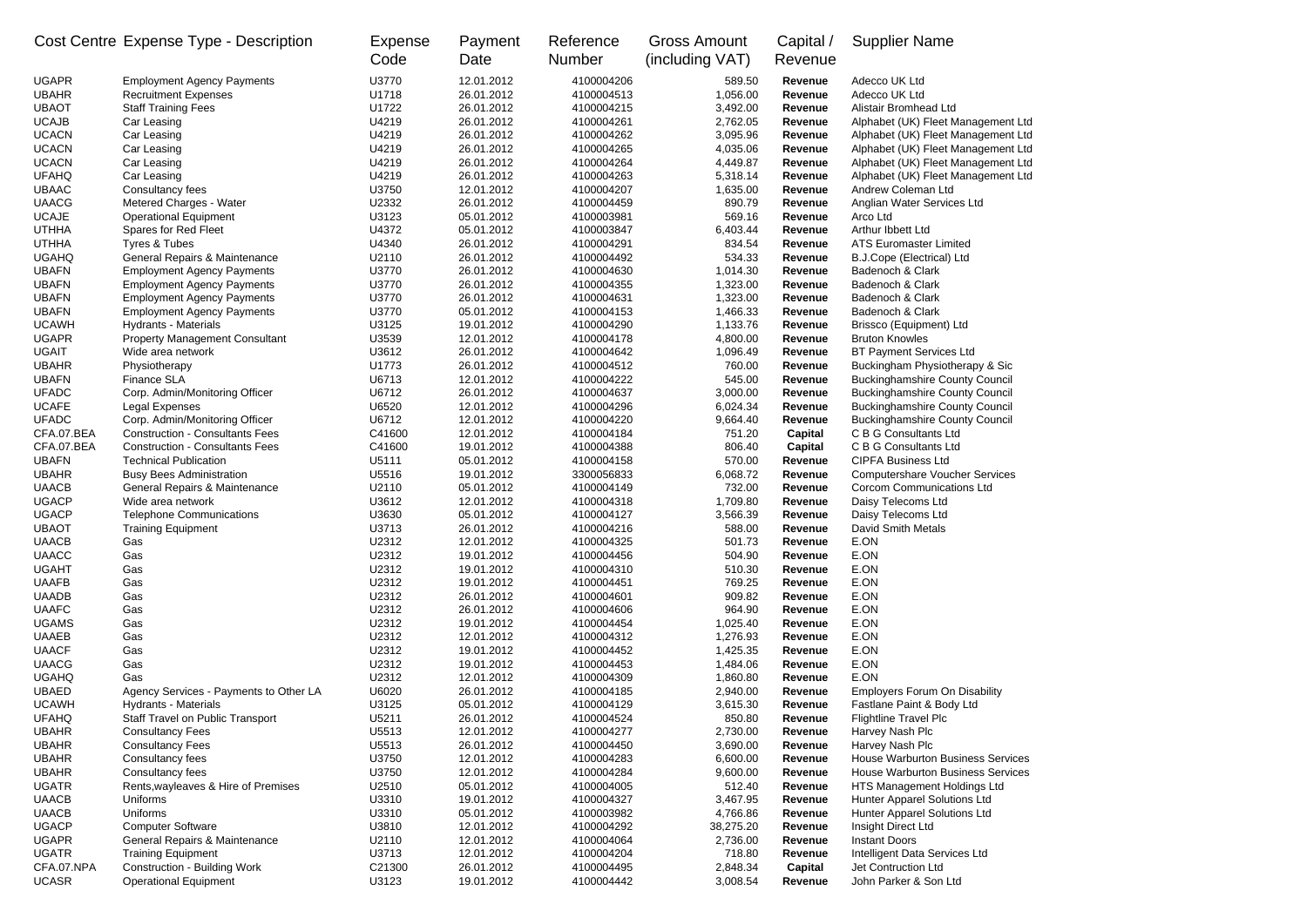|                              | Cost Centre Expense Type - Description                               | Expense<br>Code | Payment<br>Date          | Reference<br><b>Number</b> | <b>Gross Amount</b><br>(including VAT) | Capital /<br>Revenue             | <b>Supplier Name</b>                                           |
|------------------------------|----------------------------------------------------------------------|-----------------|--------------------------|----------------------------|----------------------------------------|----------------------------------|----------------------------------------------------------------|
| <b>UCAJE</b><br>CFA.10.SAL   | <b>Breathing Apparatus</b>                                           | U3124           | 12.01.2012               | 4100004228                 | 912.00                                 | Revenue                          | Kaiser And Kraft Ltd                                           |
| <b>UGACP</b>                 | Purchase of Equipment                                                | C15000<br>U5110 | 12.01.2012<br>12.01.2012 | 4100003920<br>4100004189   | 25,229.16<br>773.53                    | <b>Capital</b><br><b>Revenue</b> | Kidde Safety Europe Ltd<br>Konica Minolta                      |
| <b>UGAHQ</b>                 | <b>Printing Stationery</b><br>Maintenance of Grounds (Including GMU) | U2210           | 26.01.2012               | 4100004364                 | 512.94                                 | Revenue                          | <b>Land Structure Limited</b>                                  |
| <b>UCAPM</b>                 | Car Leasing                                                          | U4219           | 05.01.2012               | 4100004126                 | 2,482.42                               | Revenue                          | Lex Autolease Ltd                                              |
| <b>UFAHQ</b>                 | Car Leasing                                                          | U4219           | 26.01.2012               | 4100004584                 | 5,910.19                               | Revenue                          | Lex Autolease Ltd                                              |
| <b>UAAEE</b>                 | General Repairs & Maintenance                                        | U2110           | 12.01.2012               | 4100004144                 | 552.00                                 | Revenue                          | Lock And Key Centre                                            |
| <b>UAAEE</b>                 | <b>General Repairs &amp; Maintenance</b>                             | U2110           | 12.01.2012               | 4100004181                 | 648.60                                 | Revenue                          | Lock And Key Centre                                            |
| <b>UAAFC</b>                 | Rents, wayleaves & Hire of Premises                                  | U2510           | 26.01.2012               | 4100004531                 | 8,167.04                               | Revenue                          | London & Quadrant Housing Trust                                |
| <b>UBAOT</b>                 | <b>Water Awareness Training</b>                                      | U1729           | 26.01.2012               | 4100004479                 | 16,060.00                              | Revenue                          | Longridge                                                      |
| <b>UBAHR</b>                 | <b>Medical Examinations</b>                                          | U1771           | 05.01.2012               | 4100004134                 | 2,703.20                               | Revenue                          | M.K.Occupational Health Limited                                |
| <b>UBAHR</b>                 | <b>Medical Examinations</b>                                          | U1771           | 26.01.2012               | 4100004361                 | 2,966.65                               | Revenue                          | M.K.Occupational Health Limited                                |
| <b>UBAHR</b>                 | <b>Medical Examinations</b>                                          | U1771           | 12.01.2012               | 4100004279                 | 4,881.38                               | Revenue                          | M.K.Occupational Health Limited                                |
| CFA.07.BEA                   | <b>Construction - Building Work</b>                                  | C21300          | 26.01.2012               | 4100004523                 | 1,068.00                               | Capital                          | Maylarch Environmental Ltd                                     |
| <b>UTHHA</b>                 | Spares for Lease Cars                                                | U4371           | 05.01.2012               | 4100003952                 | 612.02                                 | <b>Revenue</b>                   | Michelin Tyre Plc                                              |
| <b>UGACP</b>                 | Cellphones                                                           | U3621           | 05.01.2012               | 4100004050                 | 522.00                                 | Revenue                          | Misco                                                          |
| <b>UCAJE</b><br><b>UBAAC</b> | <b>Protective Clothing</b><br><b>Staff Training Fees</b>             | U3311<br>U1722  | 05.01.2012<br>05.01.2012 | 4100003931                 | 1,176.66                               | Revenue                          | MSA (Britain) Ltd                                              |
| <b>UCAJB</b>                 | <b>Printing Stationery</b>                                           | U5110           | 05.01.2012               | 4100004150<br>4100003998   | 1,000.00<br>2,614.00                   | Revenue<br>Revenue               | <b>Nigel Richens</b><br><b>Olivers Design 2 Print</b>          |
| <b>UGACP</b>                 | Wide area network                                                    | U3612           | 12.01.2012               | 4100004190                 | 1,549.44                               | Revenue                          | Opal                                                           |
| <b>UFARB</b>                 | Contribution to RMB                                                  | U6021           | 26.01.2012               | 4100004641                 | 2,029.02                               | Revenue                          | <b>Oxfordshire County Council</b>                              |
| <b>UGAFF</b>                 | Diesel Oil - Gas Oil                                                 | U4320           | 05.01.2012               | 4100004082                 | 1,764.20                               | Revenue                          | Pace Fuelcare Ltd                                              |
| <b>UGAFF</b>                 | Diesel Oil - Gas Oil                                                 | U4320           | 26.01.2012               | 4100004568                 | 2,778.29                               | Revenue                          | Pace Fuelcare Ltd                                              |
| <b>UGAFF</b>                 | Diesel Oil - Gas Oil                                                 | U4320           | 05.01.2012               | 4100004140                 | 3,256.99                               | Revenue                          | Pace Fuelcare Ltd                                              |
| <b>UGAFF</b>                 | Diesel Oil - Gas Oil                                                 | U4320           | 05.01.2012               | 4100004081                 | 3,392.70                               | Revenue                          | Pace Fuelcare Ltd                                              |
| <b>UGAFF</b>                 | Diesel Oil - Gas Oil                                                 | U4320           | 05.01.2012               | 4100004083                 | 3,799.82                               | Revenue                          | Pace Fuelcare Ltd                                              |
| <b>UGAFF</b>                 | Diesel Oil - Gas Oil                                                 | U4320           | 26.01.2012               | 4100004569                 | 4,106.88                               | Revenue                          | Pace Fuelcare Ltd                                              |
| <b>UGAFF</b>                 | Diesel Oil - Gas Oil                                                 | U4320           | 12.01.2012               | 4100004273                 | 4,146.05                               | Revenue                          | Pace Fuelcare Ltd                                              |
| <b>UGAFF</b>                 | Diesel Oil - Gas Oil                                                 | U4320           | 12.01.2012               | 4100004274                 | 4,274.28                               | Revenue                          | Pace Fuelcare Ltd                                              |
| <b>UGAFF</b>                 | Diesel Oil - Gas Oil                                                 | U4320           | 12.01.2012               | 4100004272                 | 4,967.82                               | Revenue                          | Pace Fuelcare Ltd                                              |
| <b>UGAFF</b>                 | Diesel Oil - Gas Oil                                                 | U4320           | 19.01.2012               | 4100004444                 | 6,157.54                               | Revenue                          | Pace Fuelcare Ltd                                              |
| <b>UGAFF</b>                 | Diesel Oil - Gas Oil                                                 | U4320           | 05.01.2012               | 4100004141                 | 8,821.02                               | <b>Revenue</b>                   | Pace Fuelcare Ltd                                              |
| <b>UGAFF</b>                 | Diesel Oil - Gas Oil                                                 | U4320           | 05.01.2012               | 4100004084                 | 14,982.17                              | <b>Revenue</b>                   | Pace Fuelcare Ltd                                              |
| <b>UGAPR</b>                 | General Repairs & Maintenance                                        | U2110           | 19.01.2012               | 4100004365                 | 547.58                                 | Revenue                          | Pagnell Property Maintenance Ltd                               |
| <b>UBASD</b>                 | <b>Course Catering Costs</b>                                         | U3270           | 26.01.2012               | 4100004402                 | 630.00                                 | Revenue                          | Posh Nosh                                                      |
| <b>UFAHQ</b><br><b>UGAHM</b> | Subsistence<br><b>Minor Works</b>                                    | U5221<br>U2113  | 05.01.2012<br>26.01.2012 | 4100004156<br>4100004525   | 720.00                                 | Revenue                          | Posh Nosh                                                      |
| <b>UGAHM</b>                 | <b>Minor Works</b>                                                   | U2113           | 26.01.2012               | 4100004486                 | (714.00)<br>5,302.07                   | Revenue<br>Revenue               | Procare Building Services Ltd<br>Procare Building Services Ltd |
| <b>UGAHM</b>                 | Minor Works                                                          | U2113           | 26.01.2012               | 4100004485                 | 6,881.08                               | Revenue                          | Procare Building Services Ltd                                  |
| <b>UBAFN</b>                 | Consultancy fees                                                     | U3750           | 12.01.2012               | 4100004331                 | 5,760.00                               | Revenue                          | <b>Public Sector Consultants</b>                               |
| <b>UBASD</b>                 | <b>Staff Training Fees</b>                                           | U1722           | 05.01.2012               | 4100004160                 | 6,463.20                               | Revenue                          | Public Sector T & C                                            |
| <b>UGACP</b>                 | <b>Printing Stationery</b>                                           | U5110           | 12.01.2012               | 4100004191                 | 662.23                                 | Revenue                          | QC Supplies Ltd                                                |
| <b>UFAHQ</b>                 | Consultancy fees                                                     | U3750           | 19.01.2012               | 4100004407                 | 6,300.00                               | Revenue                          | <b>RGB Business Solutions Ltd</b>                              |
| <b>UFAHQ</b>                 | Consultancy fees                                                     | U3750           | 26.01.2012               | 4100004411                 | 6,900.00                               | Revenue                          | <b>RGB Business Solutions Ltd</b>                              |
| <b>UGAHQ</b>                 | <b>General Postage</b>                                               | U5130           | 05.01.2012               | 4100004138                 | 828.86                                 | Revenue                          | Royal Mail Group Ltd                                           |
| <b>UTHHA</b>                 | Electricity                                                          | U2313           | 19.01.2012               | 4100004353                 | 519.75                                 | Revenue                          | Southern Electric                                              |
| <b>UAAFE</b>                 | Electricity                                                          | U2313           | 19.01.2012               | 4100004320                 | 945.26                                 | Revenue                          | Southern Electric                                              |
| <b>UGAMS</b>                 | Electricity                                                          | U2313           | 12.01.2012               | 4100004321                 | 1,137.10                               | Revenue                          | Southern Electric                                              |
| <b>UGAUS</b>                 | Electricity                                                          | U2313           | 26.01.2012               | 4100004463                 | 2,294.19                               | Revenue                          | Southern Electric                                              |
| <b>UAAEB</b>                 | Electricity                                                          | U2313           | 19.01.2012               | 4100004462                 | 3,217.11                               | Revenue                          | Southern Electric                                              |
| <b>UGAHQ</b>                 | Electricity                                                          | U2313           | 19.01.2012               | 4100004352                 | 4,251.08                               | Revenue                          | Southern Electric                                              |
| <b>UGAIN</b>                 | <b>Insurance Excess</b>                                              | U5311           | 26.01.2012               | 4100004385                 | 1,343.27                               | Revenue                          | Spraytech                                                      |
| <b>UBAHR</b><br><b>UTHHA</b> | <b>Other Expenses</b><br>Training                                    | U6710<br>U1732  | 12.01.2012<br>12.01.2012 | 4100004280<br>4100004285   | 3,360.00                               | Revenue                          | Strudel HR                                                     |
| <b>UCAJE</b>                 | <b>Operational Equipment</b>                                         | U3123           | 12.01.2012               | 4100004118                 | 2,461.68<br>785.64                     | Revenue<br>Revenue               | Supply 999 Limited<br>Survitec Service & Distribution          |
| CFA.07.CHE                   | General Maintenance Works (Capital)                                  | C21200          | 19.01.2012               | 4100004363                 | 532.84                                 | Capital                          | <b>Tencer Limited</b>                                          |
| <b>UAACG</b>                 | General Repairs & Maintenance                                        | U2110           | 12.01.2012               | 4100004211                 | 681.30                                 | <b>Revenue</b>                   | <b>Tencer Limited</b>                                          |
| CFA.07.CHE                   | General Maintenance Works (Capital)                                  | C21200          | 19.01.2012               | 4100004380                 | 14,818.18                              | Capital                          | <b>Tencer Limited</b>                                          |
| <b>UCAWH</b>                 | Hydrants, Repair                                                     | U3121           | 26.01.2012               | 4100004599                 | 718.80                                 | Revenue                          | <b>Thames Water Utilites</b>                                   |
| <b>UCAWH</b>                 | Hydrants, Repair                                                     | U3121           | 12.01.2012               | 4100004197                 | 754.80                                 | Revenue                          | <b>Thames Water Utilites</b>                                   |